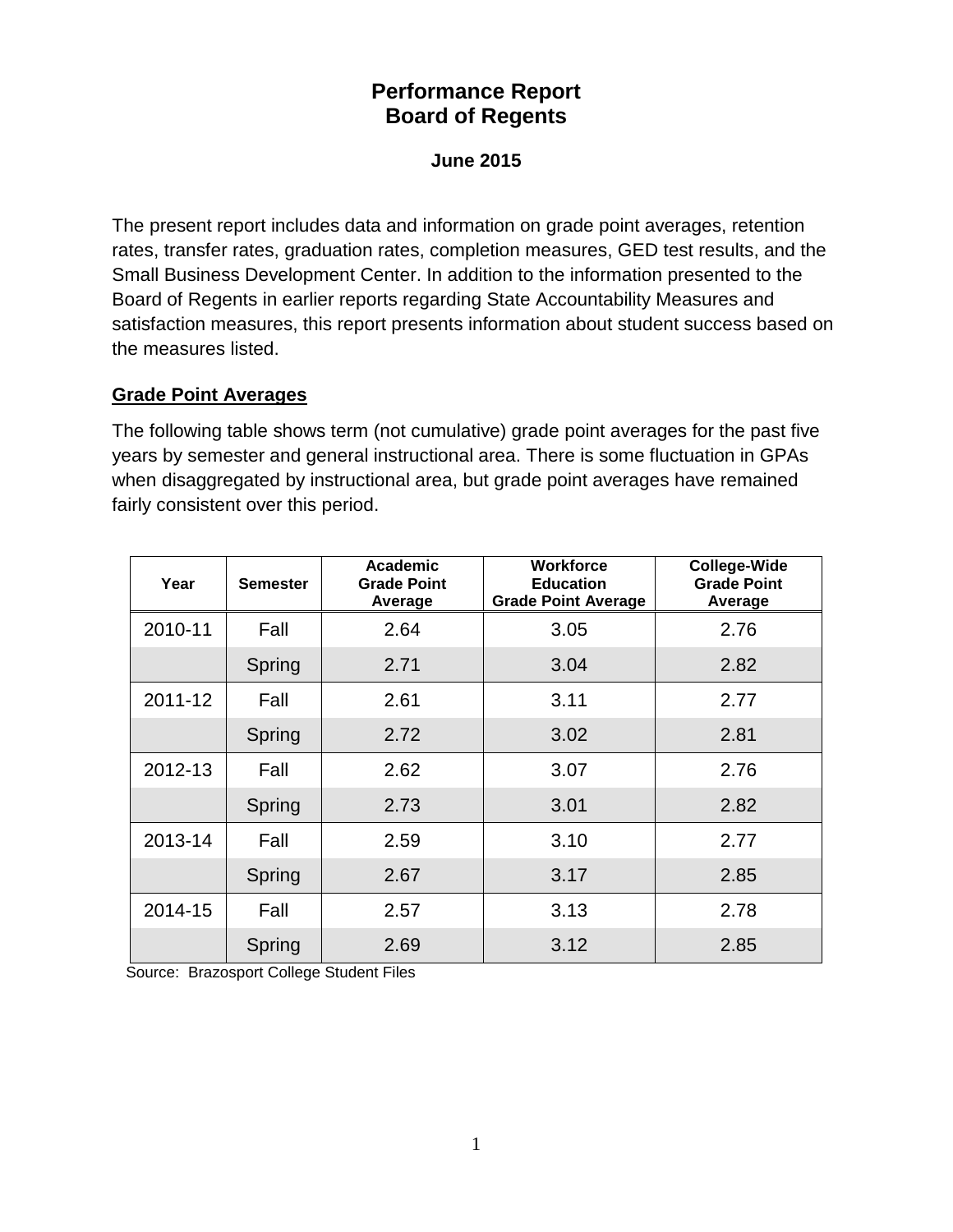## **Retention Rates**

The following graph shows the fall-to-fall and fall-to-spring retention rates from 2009-10 to 2014-15. The rates are cohort-based where a cohort is defined to be a set of students who enrolled for the first-time in that semester at Brazosport College (BC).



Source: Brazosport College Enrollment Reports

**Fall-to-Fall Retention** refers to the group of students who enroll at Brazosport College for the first time in the fall, and enroll the following fall semester. **Fall-to-Spring Retention** refers to the group of students who enroll at Brazosport College for the first time in the fall, and enroll the following spring semester. **Note:** FY = Fiscal Year, **indicates NCCBP** benchmarks.

Over the past three years (2011-12 to 2013-14), fall-to-fall retention rates have remained about the same. Although retention for fall-to-spring has declined over the past several years, it has increased recently since 2012-13.

Brazosport College participates in the National Community College Benchmark Project (NCCBP) each year and both fall-to-fall and fall-to-spring retention rates are collected from 280 participating colleges. To give a national perspective of our retention rates, the NCCBP medians for fall-to-fall and fall-to-spring retention rates are 47.39 and 70.96 respectively.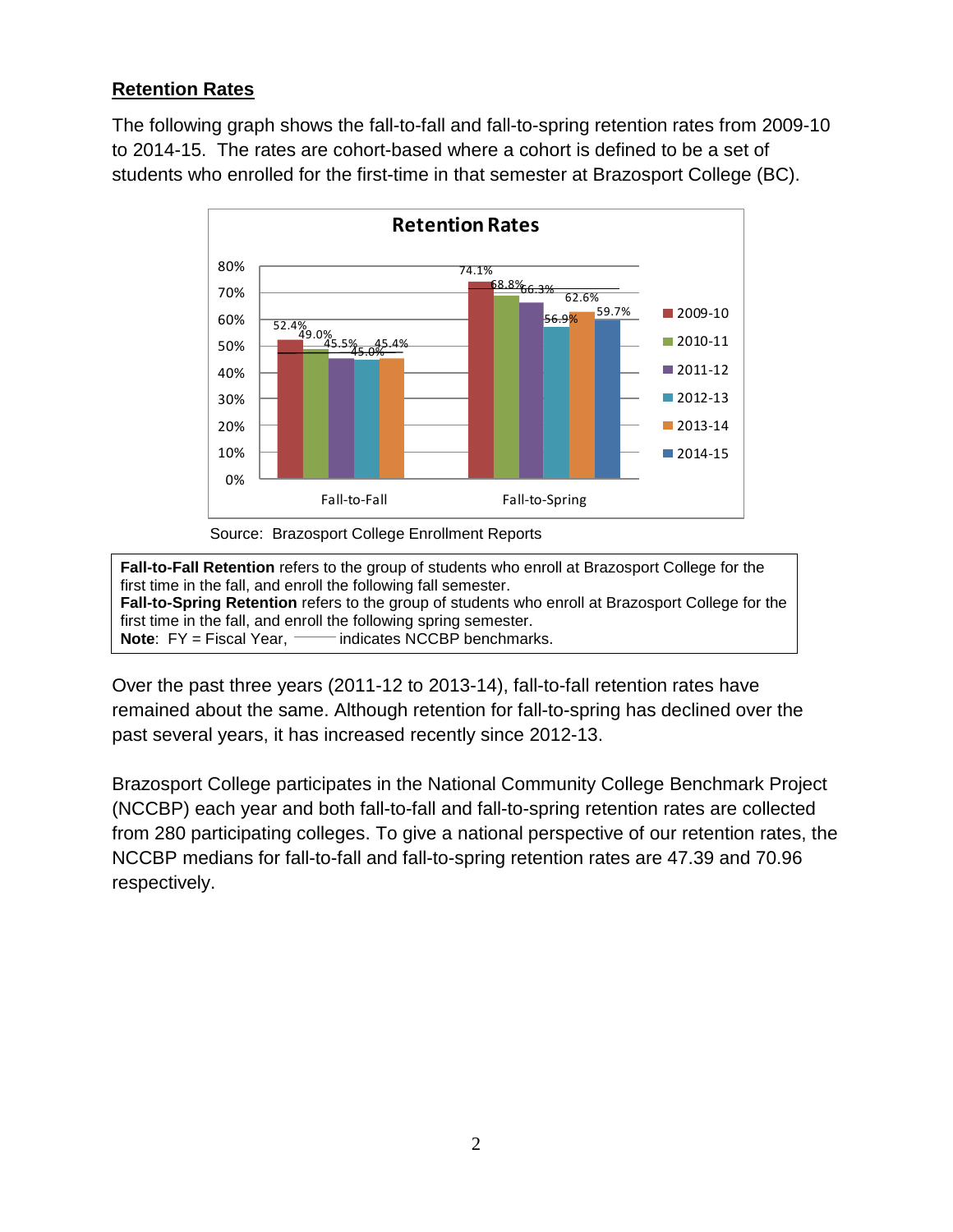## **30 Hour Transfer Rate (Six-Year)**

The following graph shows the percent of students who completed at least 30 semester credit hours at Brazosport College before transferring to a four-year institution.



Source: Texas Higher Education Coordinating Board

This measure includes the cohort of first-time-in-college (FTIC), degree-seeking students who enrolled at BC six years prior to the year reported and accumulated at least 30 credit hours at the institution before transferring. Although this report omits students who completed fewer than 30 semester credit hours before transfer, it does provide a way of comparing transfer results among similar colleges. BC's 2014 transfer rate was slightly lower than the 2014 medium college's transfer rate. This could be a direct impact of the industrial growth in our area and the demand for a skilled workforce.

### **Transfer Success Rates**

Transfer students had to have at least 30 hours of credit at BC to be included in the following table. The graphs compare success, defined as a grade of "C" or better, for students who were required to take transitional education (TE) courses, students who were not required to take transitional education (Non-TE) courses, and all students.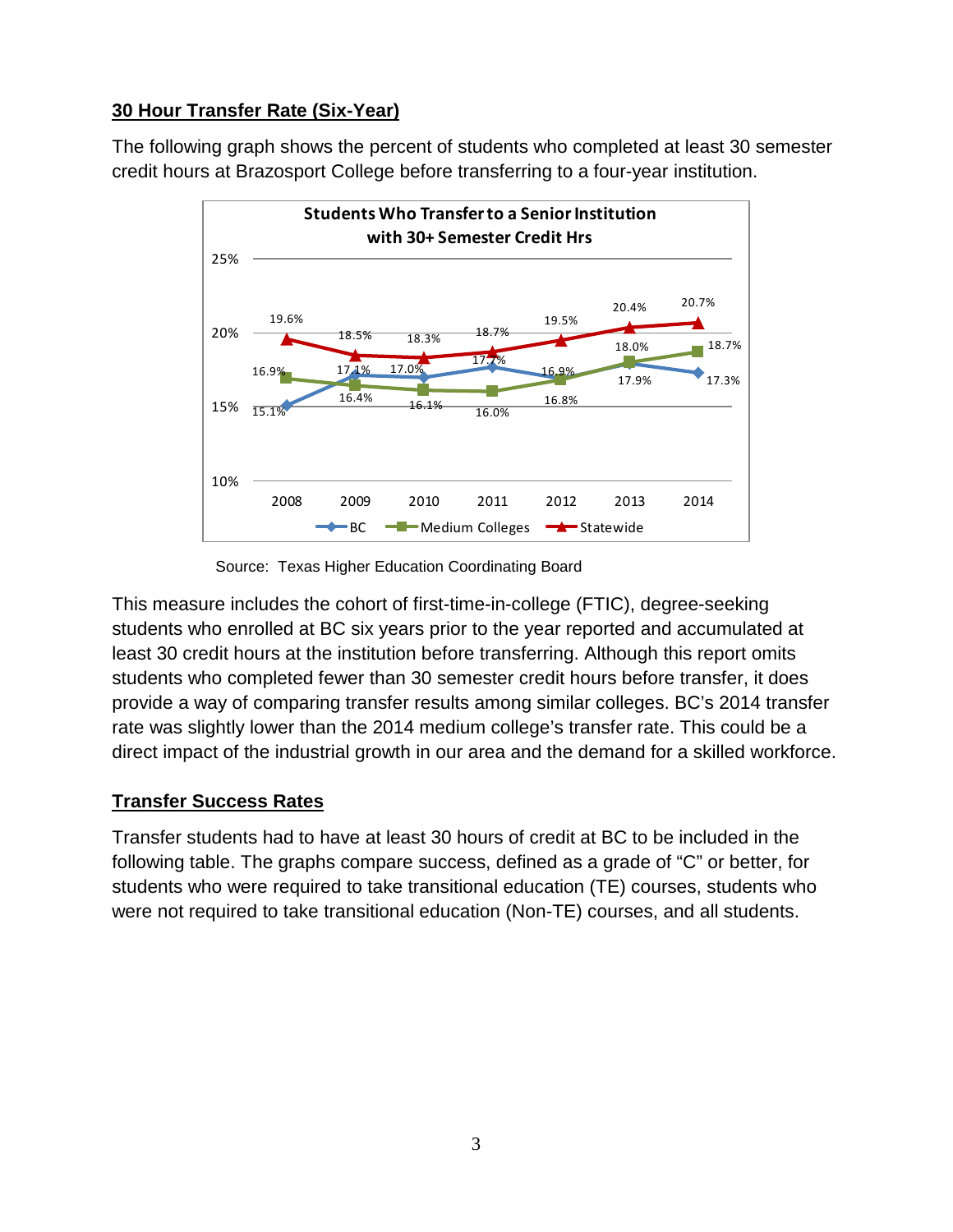

Source: Texas Higher Education Coordinating Board (THECB) Cohort: Transfer students who had at least 30 hours of credit at BC Success = C or better (as reported by the institution to the THECB) TE = Transitional Education Note: Small sample sizes

Though there is some fluctuation by institution between TE students and Non-TE students, in total TE students at senior institutions were not as successful as Non-TE students at senior institutions. The numbers of students represented by these percentages are very small which can make small numerical variations seem large when converted to percentages.

#### **Four-Year Institutions Receiving Transfer Students from Brazosport College**

The following table shows the number of students who were enrolled at BC previously and transferred to a four-year institution in the fall 2013 and 2014 semesters, listed by institution. The number of students who transferred to a four-year university in the 2013 fall semester increased by 16.3 percent from fall 2013.

| <b>University</b>                            | <b>Number</b><br><b>Transferred</b><br><b>Fall 2013</b> | <b>Number</b><br><b>Transferred</b><br><b>Fall 2014</b> |
|----------------------------------------------|---------------------------------------------------------|---------------------------------------------------------|
| <b>Texas A&amp;M University</b>              | 126                                                     | 125                                                     |
| University of Houston                        | 67                                                      | 115                                                     |
| Texas State University -<br>San Marcos       | 71                                                      | 63                                                      |
| University of Houston -<br><b>Clear Lake</b> | 68                                                      | 80                                                      |
| University of Texas - Austin                 | 55                                                      | 51                                                      |
| Sam Houston State University                 | 54                                                      | 79                                                      |
| Total*                                       | 441                                                     | 513                                                     |

Source: National Student Clearinghouse.

\* Total does not reflect all transfers.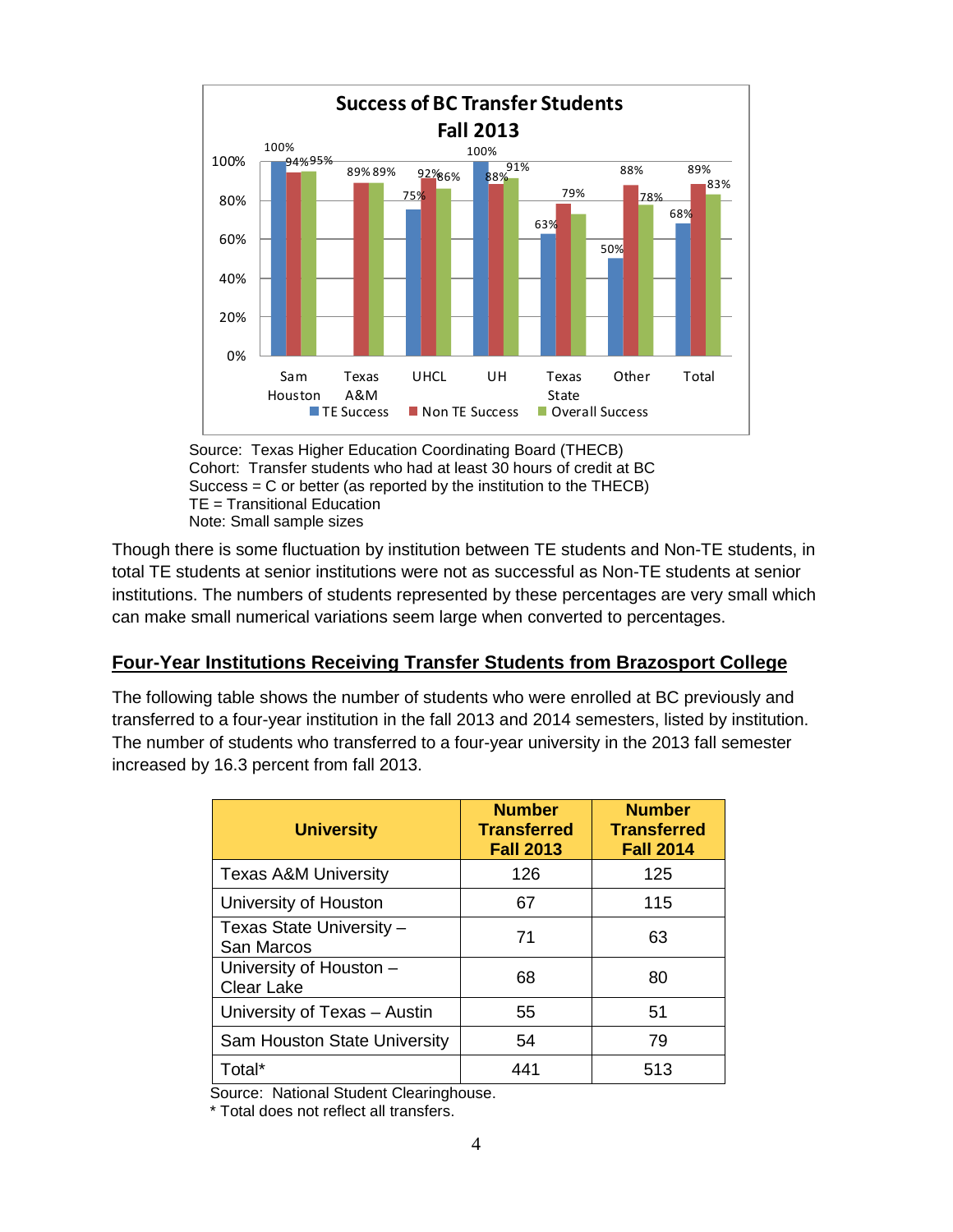### **Graduation Rates/Completion Measures**

The Texas Higher Education Coordinating Board recently published the *2015 Texas Public Higher Education Almanac* containing a great deal of information on progress in reaching *Closing the Gaps* goals and information that compares colleges on a number of measures. In this section, data about graduation rates and completion measures are presented. These data compare Brazosport College to statewide results for two-year public institutions.

### **Graduation Rates:**

| <b>Time Period</b> | <b>Brazosport</b><br>$Collect -$<br>Full-Time | Statewide Two-<br><b>Year Public</b><br>Institutions -<br><b>Full-Time</b> | <b>Brazosport</b><br>$Collect -$<br>Part-Time | Statewide Two-<br><b>Year Public</b><br>Institutions -<br>Part-Time |
|--------------------|-----------------------------------------------|----------------------------------------------------------------------------|-----------------------------------------------|---------------------------------------------------------------------|
| 3-Year             | 22.8%                                         | 15.2%                                                                      | 9.3%                                          | 7.5%                                                                |
| 4-Year             | 29.2%                                         | 21.0%                                                                      | 14.9% 1                                       | 12.6%                                                               |
| 6-Year             | 47.0%                                         | 32.9%                                                                      | 22.3%                                         | 22.7%                                                               |

Cohort: Graduation rates through FY 2014 for fall 2011, 2010, and 2008 cohorts, respectively. Source: Texas Higher Education Coordinating Board 2015 Texas Almanac

This measure for graduation rates looks at both full-time and part-time students who were first-time, credential-seeking undergraduates who graduate within three, four, or six academic years. As these data show Brazosport College percentages exceed statewide averages in five of the six categories.

#### **Completion Measures:**

| <b>Completion Measure</b>                            | <b>Brazosport College</b> | <b>Statewide Two-Year Public</b><br><b>Institutions</b> |
|------------------------------------------------------|---------------------------|---------------------------------------------------------|
| Average time to associate<br>degree (years)          | 4.2                       | 4.4                                                     |
| Average semester credit<br>hours to associate degree | 91                        | 91                                                      |

Cohort: FY2013-14 graduates

Source: Texas Higher Education Coordinating Board 2015 Texas Almanac

Completion measures are calculated using time-to-degree and the average number of semester credit hours to complete an associate degree. The semester credit hours measure includes the number of semester credit hours *attempted* by students. BC data compare favorably to statewide data: BC has a larger percentage of part-time students